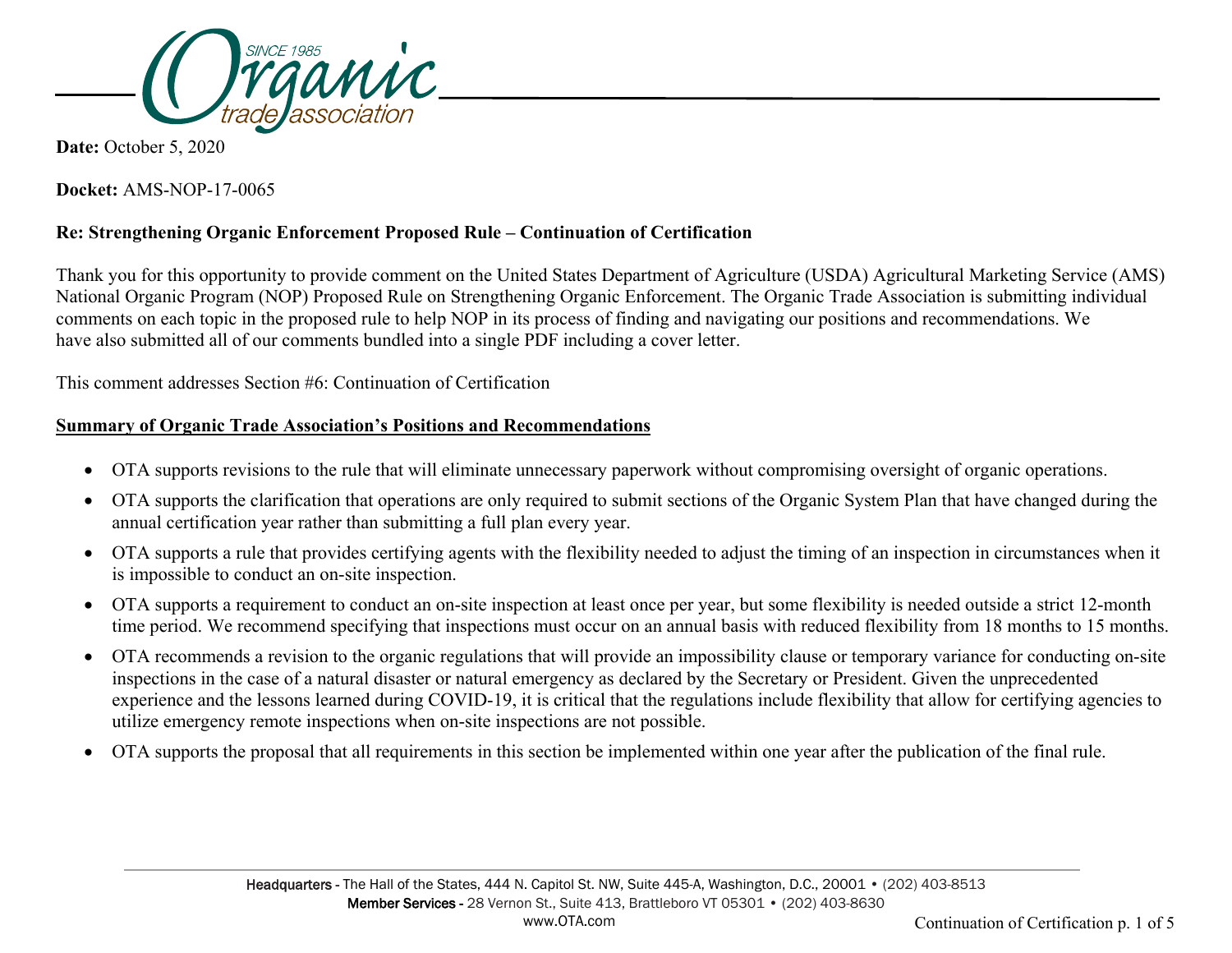

#### **OTA's Positions and Recommendations**

- **§ 205.406(a): OTA supports revisions to the rule that will eliminate unnecessary paperwork without compromising oversight of organic operations**. We also support consistent practices between certifying agents. The proposed change to § 205.406(a) to clarify that operations are only required to submit sections of the OSP that have changed during the annual certification process should accomplish just this. Furthermore, the proposed change is consistent with published NOP instructions (NOP 2615 and NOP 2601) and it is also largely consistent with the practice of many certifying agents. While we support this change, we also acknowledge that certifiers need the flexibility to request an OSP in its entirety as it is deemed appropriate or necessary. For example, many certifiers will request that a complete OSP be submitted every five years. The proposed change to § 205.406, however, should not create a conflict since flexibility is provided under § 205.201(a)(6) (Organic Production and Handling System Plan), and may be utilized accordingly when and if certifiers decide that submission of a complete OSP is needed. Further, as noted in the preamble and in § 205.403(c)(2), the on-site inspection must verify that the entire OSP is implemented as described.
- **§ 205.406(b): OTA does not support the proposed revisions to § 205.406(b). It is critical that certifying agents have flexibility to certify clients on an "annual basis" and to adjust the timing of an inspection in circumstances when it is impossible to conduct an onsite inspection.** The proposed rule requires certifying agents to arrange and conduct an on-site inspection of the certified operation at least once per calendar year. The intent is to remove language that could be interpreted to mean that an operation may be inspected every 18 months on an ongoing basis. However, the proposed language "once per calendar year" will be challenging since many certifying agents certify clients on an "annual" but *seasonal* basis, and the Winter season spans the calendar years. The proposal also removes critical language that *allows for flexibility* when it is *impossible* for the certifying agent to conduct the annual on-site inspection as scheduled.

OTA believes that certifying agents interpret the rule to mean that operations must be inspected every 12-months. We agree with this requirement and recognize it as a strict goal. However, certifying agents need flexibility to conduct on-site inspections on an annual basis (either seasonal or by the calendar year) and to make schedule adjustments that are sound, sensible and do not increase the fraud opportunity. The proposed revision to § 205.406(b) will unfortunately eliminate the flexibility needed for certifying agents to respond to real-life situations and make practical adjustments. OTA believes clarification that inspections are to be conducted on an annual 12-month basis (vs. once every 18 months) can be accomplished without taking away this important flexibility.

Given the unprecedented experience and the lessons learned during COVID-19, it is critical that the regulations provide scheduling flexibility as well as an impossibility clause or a temporary variance for conducting on-site inspections in the case of a natural disaster or emergency as declared by the Secretary or President. Certifying agents need the flexibility to adjust the timing of an inspection as well as to be able to conduct an emergency remote inspection (with a follow-up on-site inspection) when an on-site inspection is not possible.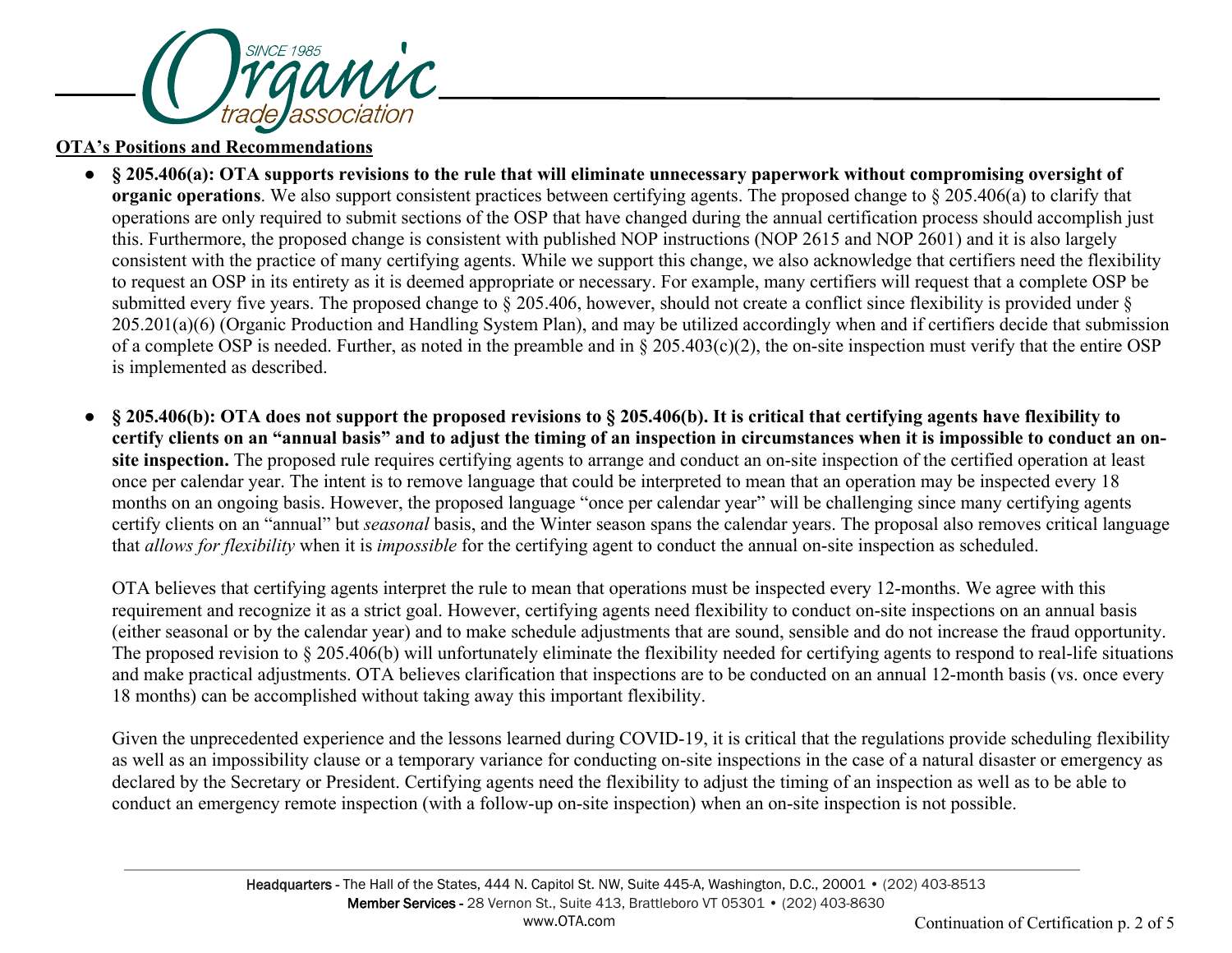

**→ Recommendation:** Revise § 205.406(b) to reference "annual basis" and retain the exception for up to 15 months, instead of 18 months. *See OTA's requested revision in Table 6*

**→ Recommendation:** Add § 205.403 to § 205.290(a) to allow for a temporary variance for inspections during a natural disaster or national emergency. *See OTA's requested revisions in Table 6*

| Action &                            | <b>Proposed Rule Text</b>                                                                                                                                                                                                                                                                                                                                                                                                                                                                                                                                                                                                                                                                                                                                                                                                                                                                                                                                                                                                                                                             | Revisions and/or Guidance needed to implement OTA Positions and                                                                                                                                                                                                                                                                                                                                                                                                       |  |
|-------------------------------------|---------------------------------------------------------------------------------------------------------------------------------------------------------------------------------------------------------------------------------------------------------------------------------------------------------------------------------------------------------------------------------------------------------------------------------------------------------------------------------------------------------------------------------------------------------------------------------------------------------------------------------------------------------------------------------------------------------------------------------------------------------------------------------------------------------------------------------------------------------------------------------------------------------------------------------------------------------------------------------------------------------------------------------------------------------------------------------------|-----------------------------------------------------------------------------------------------------------------------------------------------------------------------------------------------------------------------------------------------------------------------------------------------------------------------------------------------------------------------------------------------------------------------------------------------------------------------|--|
| <b>Section</b>                      |                                                                                                                                                                                                                                                                                                                                                                                                                                                                                                                                                                                                                                                                                                                                                                                                                                                                                                                                                                                                                                                                                       | improve the quality, clarity and utility of the Proposed Rule.                                                                                                                                                                                                                                                                                                                                                                                                        |  |
| Revise<br>205.406(a)                | To continue certification, a certified operation must<br>annually pay the certification fees and submit the<br>following information, as applicable, to the certifying<br>agent:<br>An updated organic production or handling system plan<br>which includes:<br>1) A summary statement, supported by documentation,<br>detailing any deviations from, changes to,<br>modifications to, or other amendments made to the<br>organic system plan submitted during the previous<br>year; and<br>Any additions or deletions to the previous year's<br>organic system plan, intended to be undertaken in the<br>coming year, detailed pursuant to \$205.200 §205.201;<br>Any additions to or deletions from the information<br>required pursuant to $\S 205.401(b)$ ; and<br>An update on the correction of minor noncompliances<br>previously identified by the certifying agent as<br>requiring correction for continued certification; and<br>Other information as deemed necessary by the<br>certifying agent to determine compliance with the Act<br>and the regulations in this part. | OTA supports the revision as written. No changes needed<br>OTA supports revisions to the rule that will eliminate unnecessary<br>paperwork without compromising oversight of organic<br>operations. We also support consistent practices between<br>certifying agents. The proposed change to clarify that operations<br>are only required to submit sections of the OSP that have changed<br>during the annual certification process should accomplish just<br>this. |  |
| <b>OTA Requested Revision: None</b> |                                                                                                                                                                                                                                                                                                                                                                                                                                                                                                                                                                                                                                                                                                                                                                                                                                                                                                                                                                                                                                                                                       |                                                                                                                                                                                                                                                                                                                                                                                                                                                                       |  |

## **Table 6: OTA's Requested Revisions to the Proposed Rule and Recommendations for Guidance**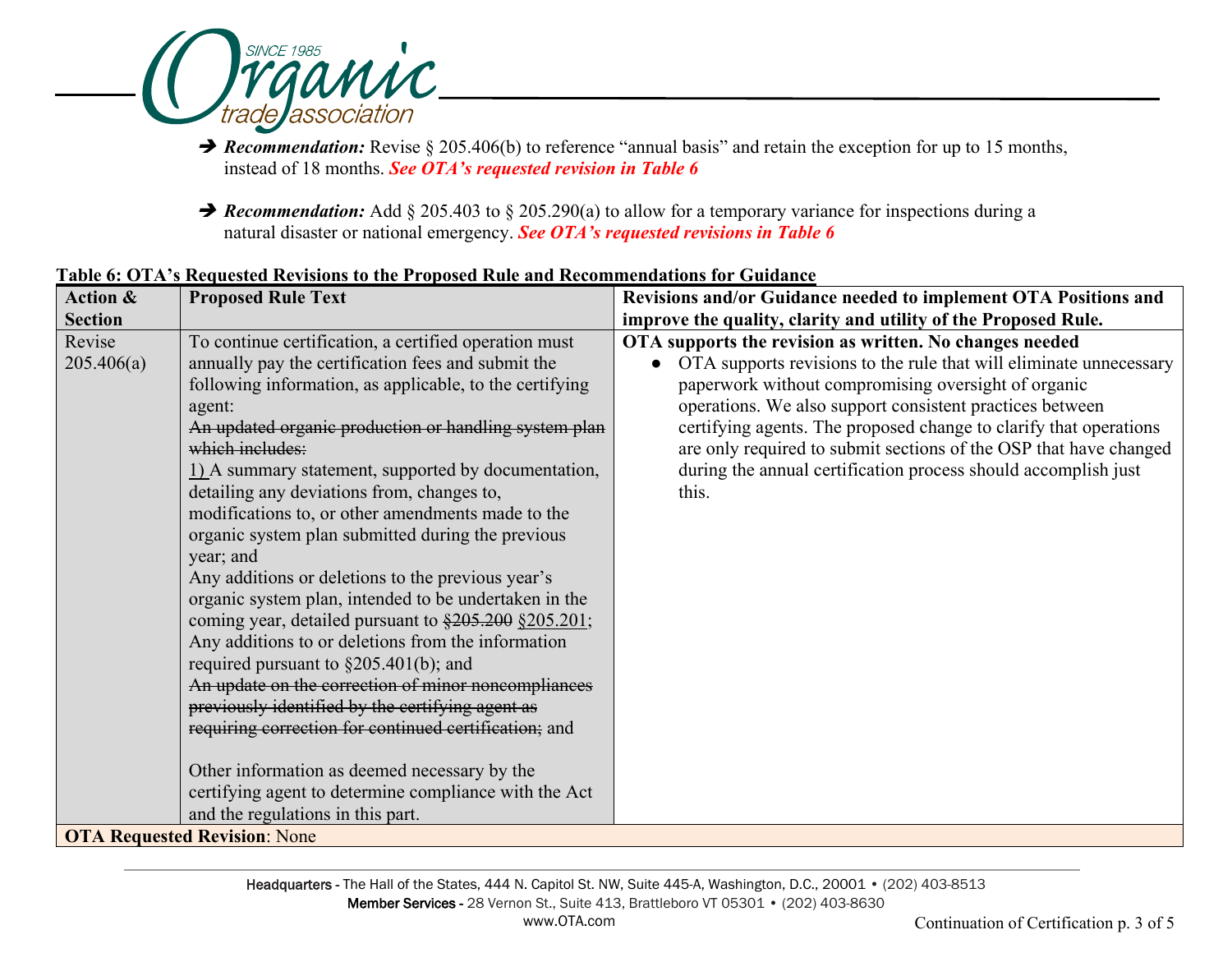

| Revise     | Following the receipt of the information specified in     | <b>Revision needed:</b> Certifying agents must have the flexibility to adjust the |
|------------|-----------------------------------------------------------|-----------------------------------------------------------------------------------|
| 205.406(b) | paragraph (a) of this section, The certifying agent shall | timing of an inspection in circumstances when it is impossible to conduct         |
|            | must within a reasonable time arrange and conduct an      | an on-site inspection. OTA supports a requirement to conduct an on-site           |
|            | on-site inspection, pursuant to $\S 205.403$ , of the     | inspection at least once per year, but some flexibility is needed outside a       |
|            | certified operation pursuant to §205.403 at least once    | strict 12-month time period. We recommend specifying that inspections             |
|            | per calendar year.: Except, That, when it is impossible   | must occur on an annual basis and we recommend retaining the existing             |
|            | for the certifying agent to conduct the annual on-site    | impossibility clause, but reducing the flexibility time from 18 months to         |
|            | inspection following receipt of the certified operation's | 15 months.                                                                        |
|            | annual update of information, the certifying agent may    |                                                                                   |
|            | allow continuation of certification and issue an updated  | <b>Revision needed:</b> Given the unprecedented experience and the lessons        |
|            | certificate of organic operation on the basis of the      | learned during COVID-19, it is critical that the regulations also include a       |
|            | information submitted and the most recent on-site         | temporary variance for conducting on-site inspections in the case of a            |
|            | inspection conducted during the previous 12 months:       | natural disaster or natural emergency as declared by the Secretary or             |
|            | Provided, That, the annual on-site inspection, required   | President. Specifically, certifying agents need to the flexibility to adjust      |
|            | pursuant to §205.403, is conducted within the first 6     | the timing of an inspection as well as to be able to conduct an emergency         |
|            | months following the certified operation's                | remote (vs. on-site) inspection until the on-site can be rescheduled. This        |
|            | scheduled date of annual update.                          | could be accomplished by adding $\S 205.403$ to $\S 205.290(a)$ to allow for a    |
|            |                                                           | temporary variance.                                                               |

**OTA Requested Revision:** § 205.406(b)- The certifying agent must arrange and conduct an on-site inspection, pursuant to §205.403, of the certified operation on an annual basis, at least once per calendar year. Except, That, when it is impossible for the certifying agent to conduct the annual on-site inspection following receipt of the certified operation's annual update of information, the certifying agent may allow continuation of certification and issue an updated certificate of organic operation on the basis of the information submitted and the most recent on-site inspection conducted during the previous 12 months: Provided, That, the annual on- site inspection, required pursuant to §205.403, is conducted within the first 6 3 months following the certified operation's scheduled date of annual update.

# **OTA Requested Revision:**

§205.290 Temporary variances.

(a)Temporary variances from the requirements in §§205.203 through 205.207, 205.236 through 205.240 and 205.270 through 205.272, and 205.403 may be established by the Administrator for the following reasons:

(1) Natural disasters declared by the Secretary or a national emergency declared by the President;

(2) Damage caused by drought, wind, flood, excessive moisture, hail, tornado, earthquake, fire, or other business interruption; and

(3) Practices used for the purpose of conducting research or trials of techniques, varieties, or ingredients used in organic production or handling.